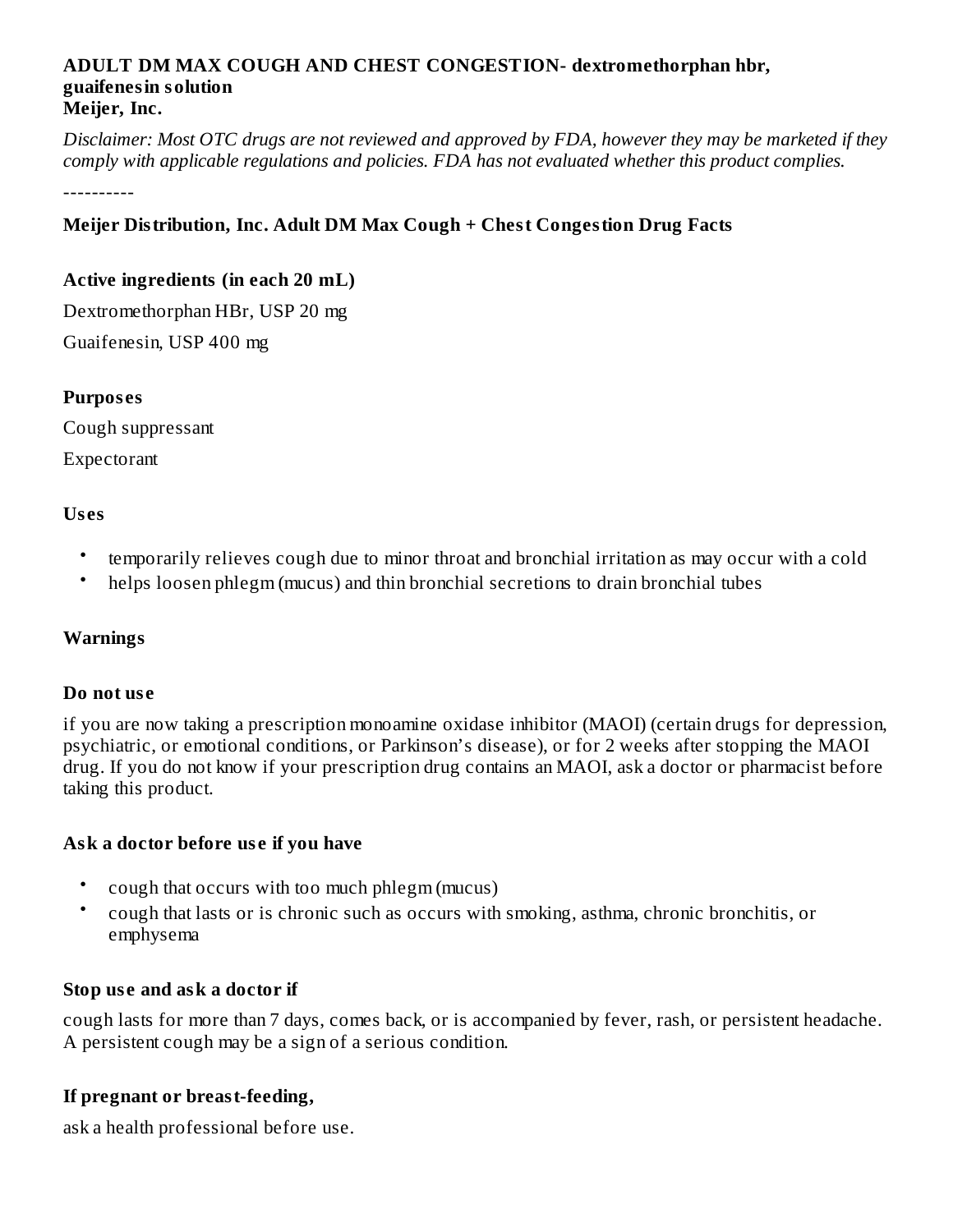#### **Keep out of reach of children.**

In case of overdose, get medical help or contact a Poison Control Center right away (1-800-222-1222).

#### **Directions**

- do not take more than 6 doses in any 24-hour period
- measure only with dosing cup provided
- keep dosing cup with product
- $mL =$  milliliter
- this adult product is not intended for use in children under 12 years of age

| age                                   | dose                |
|---------------------------------------|---------------------|
| adults and children 12 years and over | 20 mL every 4 hours |
| children under 12 years               | do not use          |

#### **Other information**

- **each 20 mL contains:**sodium 13 mg
- store at 20-25°C (68-77°F). Do not refrigerate.

#### **Inactive ingredients**

acetic acid, anhydrous citric acid, carboxymethylcellulose sodium, FD&C blue no. 1, FD&C red no. 40, flavor, glycerin, menthol, polyethylene glycol, propylene glycol, purified water, sodium benzoate, sodium citrate, sorbitol solution, sucralose, xanthan gum

#### **Questions or comments?**

1-800-719-9260

### **Package/Label Principal Display Panel**

Compare to Robitussin® Maximum Strength Cough + Chest Congestion DM active ingredients

MAXIMUM STRENGTH ADULT NON-DROWSY cough + chest congestion Cough Suppressant Dextromethorphan HBr Expectorant | Guaifenesin SEE NEW DOSING Relieves: Coughs | Mucus Chest Congestion Alcohol Free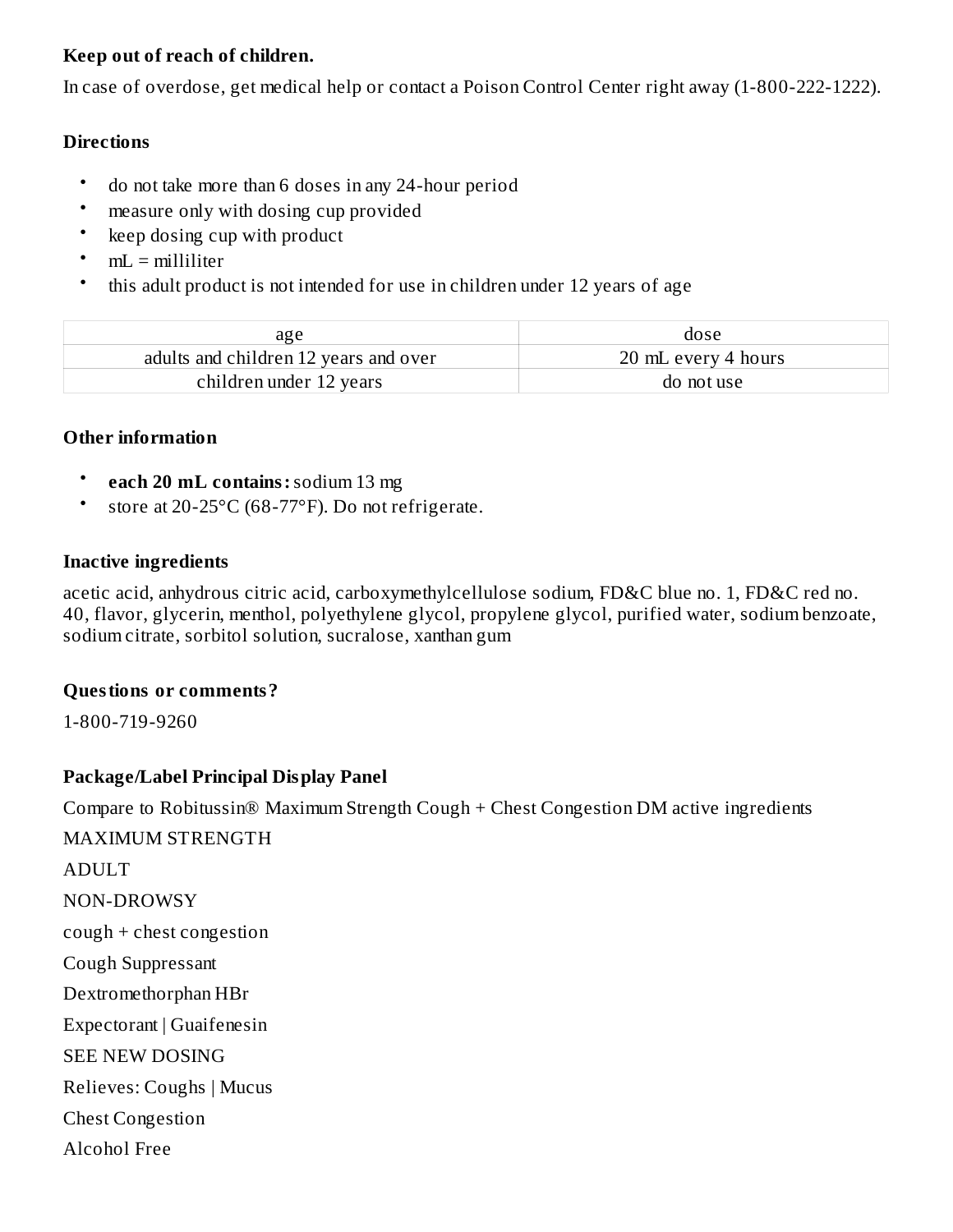# For Ages 12 & Over 8 FL OZ (237 mL)



## **ADULT DM MAX COUGH AND CHEST CONGESTION**

dextromethorphan hbr, guaifenesin solution

**Product Information**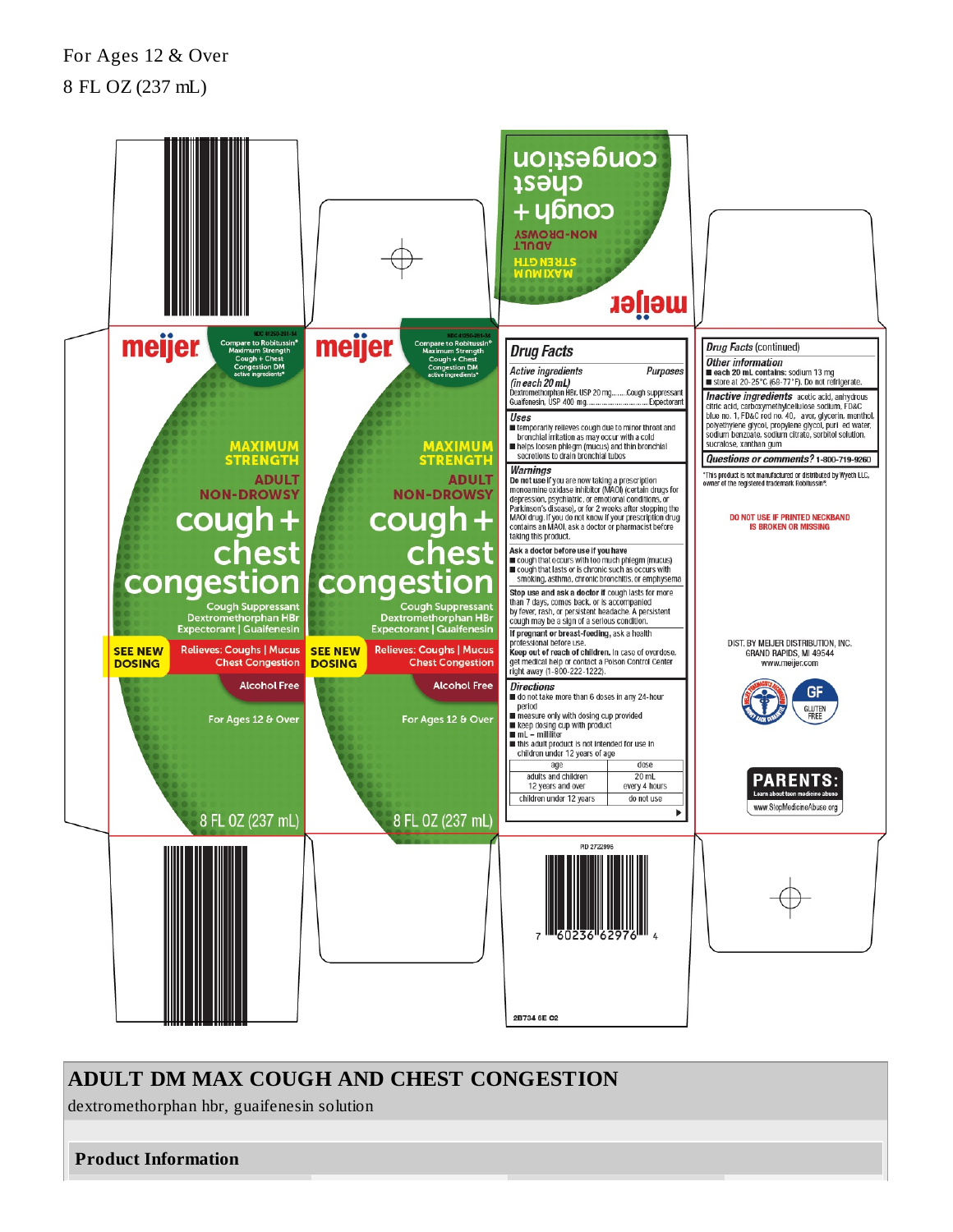| Product Type                                                  | HUMAN OTC DRUG         | Item Code (Source) |                          | NDC:41250-261 |          |
|---------------------------------------------------------------|------------------------|--------------------|--------------------------|---------------|----------|
| <b>Route of Administration</b>                                | ORAL                   |                    |                          |               |          |
|                                                               |                        |                    |                          |               |          |
|                                                               |                        |                    |                          |               |          |
| <b>Active Ingredient/Active Moiety</b>                        |                        |                    |                          |               |          |
|                                                               | <b>Ingredient Name</b> |                    | <b>Basis of Strength</b> |               | Strength |
| <b>DEXTRO METHO RPHAN HYDRO BRO MIDE (UNII: 9 D2RTI9 KYH)</b> |                        |                    | <b>DEXTROMETHORPHAN</b>  |               | $20$ mg  |

| DEAT NO MET HO NETRIN HITDNO DNO MIDE ( ONII, J DZNI IJN HIJ          | $L_{\rm BLA1}$ No ME 11 IO NETENT | $20$ $\mu$ g             |
|-----------------------------------------------------------------------|-----------------------------------|--------------------------|
| (DEXTROMETHORPHAN - UNII:7355X3ROTS)                                  | <b>HYDROBROMIDE</b>               | $\ln 20$ mL              |
| <b>GUAIFENESIN</b> (UNII: 495W7451VQ) (GUAIFENESIN - UNII:495W7451VQ) | <b>GUAIFENESIN</b>                | $400$ mg<br>$\sin 20$ mL |

# **Inactive Ingredients**

| <b>Ingredient Name</b>                           | Strength |
|--------------------------------------------------|----------|
| <b>ANHYDROUS CITRIC ACID (UNII: XF417D3PSL)</b>  |          |
| CARBOXYMETHYLCELLULOSE SODIUM (UNII: K679OBS311) |          |
| FD&C BLUE NO. 1 (UNII: H3R47K3TBD)               |          |
| FD&C RED NO. 40 (UNII: WZB9127XOA)               |          |
| <b>GLYCERIN</b> (UNII: PDC6A3C0OX)               |          |
| <b>MENTHOL</b> (UNII: L7T10EIP3A)                |          |
| POLYETHYLENE GLYCOL (UNII: 3WJQ0SDW1A)           |          |
| <b>PROPYLENE GLYCOL (UNII: 6DC9Q167V3)</b>       |          |
| <b>WATER</b> (UNII: 059 QF0 KO0 R)               |          |
| <b>SODIUM BENZOATE (UNII: OJ245FE5EU)</b>        |          |
| <b>SODIUM CITRATE (UNII: 1Q73Q2JULR)</b>         |          |
| <b>SORBITOL</b> (UNII: 506T60A25R)               |          |
| <b>SUCRALOSE</b> (UNII: 96K6UQ3ZD4)              |          |
| XANTHAN GUM (UNII: TTV12P4NEE)                   |          |

## **Product Characteristics**

| Color           | <b>RED</b>   | Score               |  |
|-----------------|--------------|---------------------|--|
| <b>Shape</b>    |              | <b>Size</b>         |  |
| <b>Flavor</b>   | <b>FRUIT</b> | <b>Imprint Code</b> |  |
| <b>Contains</b> |              |                     |  |

## **Packaging**

| # | Item Code                        | Package Description                                   | Marketing Start Date Marketing End Date |  |
|---|----------------------------------|-------------------------------------------------------|-----------------------------------------|--|
|   | 1 NDC:41250-261-34 1 in 1 CARTON |                                                       | 07/09/2018                              |  |
|   |                                  | 237 mL in 1 BOTTLE; Type 0: Not a Combination Product |                                         |  |

| <b>Marketing Information</b> |                                                 |                             |                           |  |  |
|------------------------------|-------------------------------------------------|-----------------------------|---------------------------|--|--|
| <b>Marketing Category</b>    | <b>Application Number or Monograph Citation</b> | <b>Marketing Start Date</b> | <b>Marketing End Date</b> |  |  |
| OTC monograph final          | part <sub>341</sub>                             | 07/09/2018                  |                           |  |  |